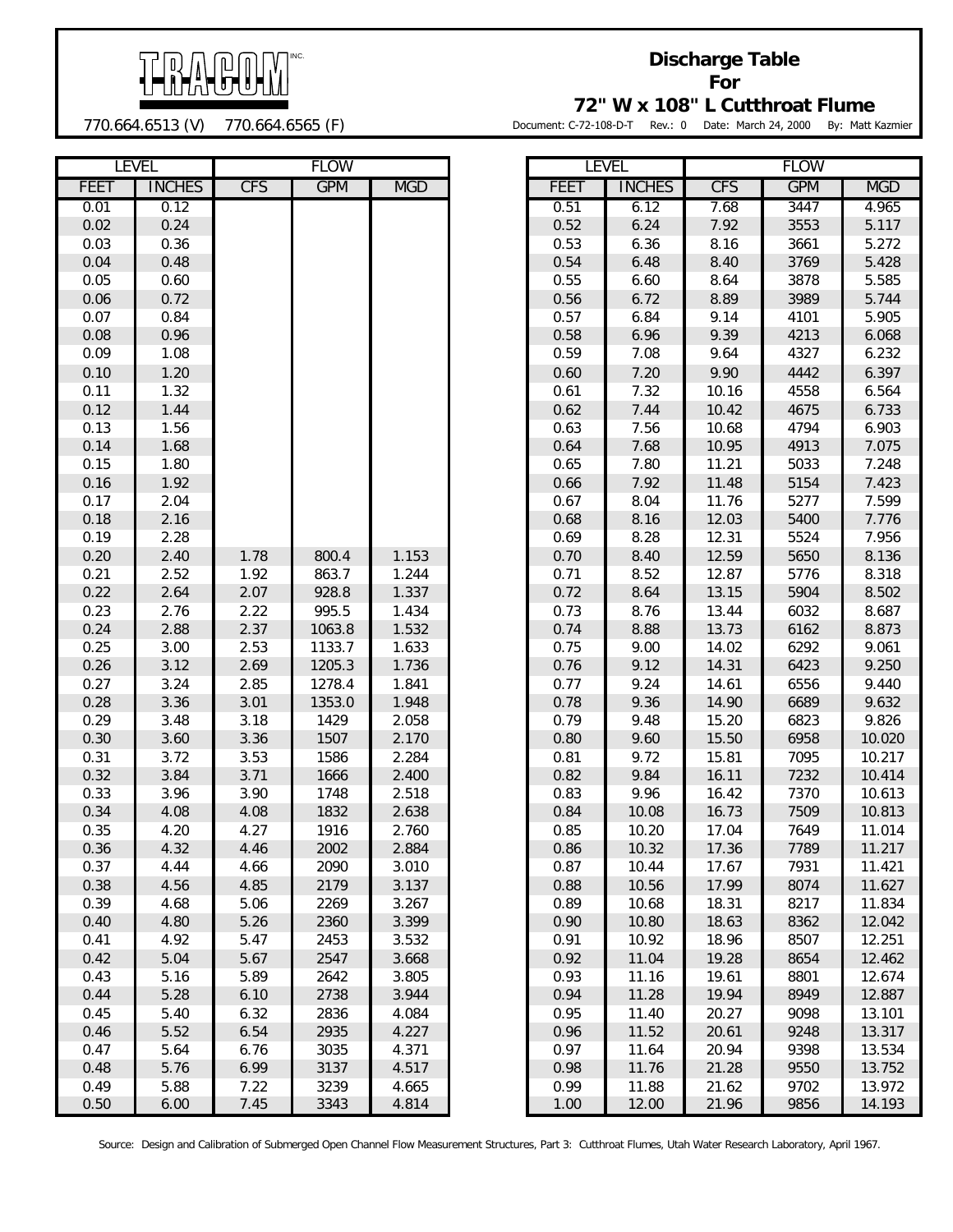

## **Discharge Table For 72" W x 108" L Cutthroat Flume**

770.664.6513 (V) 770.664.6906 (F)

|              | <b>LEVEL</b>   |                | <b>FLOW</b>    |                  |             | <b>LEVEL</b>   |                | <b>FLOW</b>    |                |  |
|--------------|----------------|----------------|----------------|------------------|-------------|----------------|----------------|----------------|----------------|--|
| <b>FEET</b>  | <b>INCHES</b>  | <b>CFS</b>     | <b>GPM</b>     | <b>MGD</b>       | <b>FEET</b> | <b>INCHES</b>  | <b>CFS</b>     | <b>GPM</b>     | <b>MGD</b>     |  |
| 1.01         | 12.12          | 22.30          | 10010          | 14.415           | 1.51        | 18.12          | 41.77          | 18745          | 26.99          |  |
| 1.02         | 12.24          | 22.65          | 10165          | 14.638           | 1.52        | 18.24          | 42.20          | 18939          | 27.27          |  |
| 1.03         | 12.36          | 23.00          | 10321          | 14.863           | 1.53        | 18.36          | 42.63          | 19134          | 27.55          |  |
| 1.04         | 12.48          | 23.35          | 10477          | 15.088           | 1.54        | 18.48          | 43.07          | 19329          | 27.83          |  |
| 1.05         | 12.60          | 23.70          | 10635          | 15.315           | 1.55        | 18.60          | 43.51          | 19526          | 28.11          |  |
| 1.06         | 12.72          | 24.05          | 10794          | 15.543           | 1.56        | 18.72          | 43.94          | 19722          | 28.40          |  |
| 1.07         | 12.84          | 24.40          | 10953          | 15.773           | 1.57        | 18.84          | 44.38          | 19920          | 28.68          |  |
| 1.08         | 12.96          | 24.76          | 11113          | 16.003           | 1.58        | 18.96          | 44.83          | 20118          | 28.97          |  |
| 1.09         | 13.08          | 25.12          | 11274          | 16.235           | 1.59        | 19.08          | 45.27          | 20317          | 29.25          |  |
| 1.10         | 13.20          | 25.48          | 11436          | 16.468           | 1.60        | 19.20          | 45.72          | 20517          | 29.54          |  |
| 1.11         | 13.32          | 25.84          | 11598          | 16.702           | 1.61        | 19.32          | 46.16          | 20717          | 29.83          |  |
| 1.12         | 13.44          | 26.21          | 11762          | 16.937           | 1.62        | 19.44          | 46.61          | 20918          | 30.12          |  |
| 1.13         | 13.56          | 26.57          | 11926          | 17.174           | 1.63        | 19.56          | 47.06          | 21120          | 30.41          |  |
| 1.14         | 13.68          | 26.94          | 12091          | 17.412           | 1.64        | 19.68          | 47.51          | 21323          | 30.70          |  |
| 1.15         | 13.80          | 27.31          | 12257          | 17.650           | 1.65        | 19.80          | 47.96          | 21526          | 30.99          |  |
| 1.16         | 13.92          | 27.68          | 12423          | 17.890           | 1.66        | 19.92          | 48.42          | 21730          | 31.29          |  |
| 1.17         | 14.04          | 28.05          | 12591          | 18.132           | 1.67        | 20.04          | 48.87          | 21934          | 31.58          |  |
| 1.18         | 14.16          | 28.43          | 12759          | 18.374           | 1.68        | 20.16          | 49.33          | 22139          | 31.88          |  |
| 1.19         | 14.28          | 28.81          | 12928          | 18.617           | 1.69        | 20.28          | 49.79          | 22345          | 32.17'         |  |
| 1.20         | 14.40          | 29.18          | 13098          | 18.862           | 1.70        | 20.40          | 50.25          | 22552          | 32.47          |  |
| 1.21         | 14.52          | 29.56          | 13269          | 19.108           | 1.71        | 20.52          | 50.71          | 22759          | 32.77          |  |
| 1.22         | 14.64          | 29.95          | 13440          | 19.355           | 1.72        | 20.64          | 51.17          | 22967          |                |  |
|              |                |                |                |                  | 1.73        |                |                |                | 33.07          |  |
| 1.23<br>1.24 | 14.76<br>14.88 | 30.33<br>30.72 | 13612<br>13786 | 19.603<br>19.852 | 1.74        | 20.76<br>20.88 | 51.64<br>52.11 | 23176<br>23385 | 33.37<br>33.67 |  |
|              |                |                |                |                  | 1.75        |                |                |                |                |  |
| 1.25         | 15.00          | 31.10          | 13959          | 20.102           |             | 21.00          | 52.57          | 23595          | 33.97          |  |
| 1.26         | 15.12          | 31.49          | 14134          | 20.354           | 1.76        | 21.12          | 53.04          | 23806          | 34.28          |  |
| 1.27         | 15.24          | 31.88          | 14309          | 20.606           | 1.77        | 21.24          | 53.51          | 24017          | 34.58          |  |
| 1.28         | 15.36          | 32.28          | 14485          | 20.860           | 1.78        | 21.36          | 53.99          | 24229          | 34.89          |  |
| 1.29         | 15.48          | 32.67          | 14662          | 21.115           | 1.79        | 21.48          | 54.46          | 24442          | 35.19          |  |
| 1.30         | 15.60          | 33.07          | 14840          | 21.371           | 1.80        | 21.60          | 54.94          | 24655          | 35.50          |  |
| 1.31         | 15.72          | 33.46          | 15019          | 21.628           | 1.81        | 21.72          | 55.41          | 24869          | 35.81          |  |
| 1.32         | 15.84          | 33.86          | 15198          | 21.886           | 1.82        | 21.84          | 55.89          | 25084          | 36.12          |  |
| 1.33         | 15.96          | 34.26          | 15378          | 22.145           | 1.83        | 21.96          | 56.37          | 25299          | 36.43          |  |
| 1.34         | 16.08          | 34.67          | 15559          | 22.405           | 1.84        | 22.08          | 56.85          | 25515          | 36.74          |  |
| 1.35         | 16.20          | 35.07          | 15740          | 22.667           | 1.85        | 22.20          | 57.34          | 25732          | 37.05          |  |
| 1.36         | 16.32          | 35.48          | 15922          | 22.929           | 1.86        | 22.32          | 57.82          | 25949          | 37.36          |  |
| 1.37         | 16.44          | 35.89          | 16105          | 23.193           | 1.87        | 22.44          | 58.30          | 26167          | 37.68          |  |
| 1.38         | 16.56          | 36.29          | 16289          | 23.457           | 1.88        | 22.56          | 58.79          | 26386          | 37.99          |  |
| 1.39         | 16.68          | 36.71          | 16474          | 23.723           | 1.89        | 22.68          | 59.28          | 26605          | 38.31          |  |
| 1.40         | 16.80          | 37.12          | 16659          | 23.990           | 1.90        | 22.80          | 59.77          | 26825          | 38.63          |  |
| 1.41         | 16.92          | 37.53          | 16845          | 24.258           | 1.91        | 22.92          | 60.26          | 27046          | 38.94          |  |
| 1.42         | 17.04          | 37.95          | 17032          | 24.527           | 1.92        | 23.04          | 60.76          | 27267          | 39.26          |  |
| 1.43         | 17.16          | 38.37          | 17219          | 24.797           | 1.93        | 23.16          | 61.25          | 27489          | 39.58          |  |
| 1.44         | 17.28          | 38.79          | 17407          | 25.068           | 1.94        | 23.28          | 61.75          | 27711          | 39.90          |  |
| 1.45         | 17.40          | 39.21          | 17596          | 25.340           | 1.95        | 23.40          | 62.24          | 27934          | 40.22          |  |
| 1.46         | 17.52          | 39.63          | 17786          | 25.613           | 1.96        | 23.52          | 62.74          | 28158          | 40.55          |  |
| 1.47         | 17.64          | 40.05          | 17976          | 25.887           | 1.97        | 23.64          | 63.24          | 28383          | 40.87          |  |
| 1.48         | 17.76          | 40.48          | 18167          | 26.162           | 1.98        | 23.76          | 63.74          | 28608          | 41.19          |  |
| 1.49         | 17.88          | 40.91          | 18359          | 26.439           | 1.99        | 23.88          | 64.25          | 28833          | 41.52          |  |
| 1.50         | 18.00          | 41.34          | 18552          | 26.716           | 2.00        | 24.00          | 64.75          | 29060          | 41.84          |  |

| LEVEL |               |            | <b>FLOW</b> |            |      | LEVEL         |            | <b>FLOW</b> |            |
|-------|---------------|------------|-------------|------------|------|---------------|------------|-------------|------------|
| EET   | <b>INCHES</b> | <b>CFS</b> | <b>GPM</b>  | <b>MGD</b> | FEET | <b>INCHES</b> | <b>CFS</b> | <b>GPM</b>  | <b>MGD</b> |
| 1.01  | 12.12         | 22.30      | 10010       | 14.415     | 1.51 | 18.12         | 41.77      | 18745       | 26.994     |
| 1.02  | 12.24         | 22.65      | 10165       | 14.638     | 1.52 | 18.24         | 42.20      | 18939       | 27.274     |
| 1.03  | 12.36         | 23.00      | 10321       | 14.863     | 1.53 | 18.36         | 42.63      | 19134       | 27.554     |
| 1.04  | 12.48         | 23.35      | 10477       | 15.088     | 1.54 | 18.48         | 43.07      | 19329       | 27.835     |
| 1.05  | 12.60         | 23.70      | 10635       | 15.315     | 1.55 | 18.60         | 43.51      | 19526       | 28.118     |
| 1.06  | 12.72         | 24.05      | 10794       | 15.543     | 1.56 | 18.72         | 43.94      | 19722       | 28.401     |
| 1.07  | 12.84         | 24.40      | 10953       | 15.773     | 1.57 | 18.84         | 44.38      | 19920       | 28.686     |
| 1.08  | 12.96         | 24.76      | 11113       | 16.003     | 1.58 | 18.96         | 44.83      | 20118       | 28.972     |
| 1.09  | 13.08         | 25.12      | 11274       | 16.235     | 1.59 | 19.08         | 45.27      | 20317       | 29.258     |
| 1.10  | 13.20         | 25.48      | 11436       | 16.468     | 1.60 | 19.20         | 45.72      | 20517       | 29.546     |
| 1.11  | 13.32         | 25.84      | 11598       | 16.702     | 1.61 | 19.32         | 46.16      | 20717       | 29.834     |
| 1.12  | 13.44         | 26.21      | 11762       | 16.937     | 1.62 | 19.44         | 46.61      | 20918       | 30.124     |
| 1.13  | 13.56         | 26.57      | 11926       | 17.174     | 1.63 | 19.56         | 47.06      | 21120       | 30.414     |
| 1.14  | 13.68         | 26.94      | 12091       | 17.412     | 1.64 | 19.68         | 47.51      | 21323       | 30.706     |
| 1.15  | 13.80         | 27.31      | 12257       | 17.650     | 1.65 | 19.80         | 47.96      | 21526       | 30.999     |
| 1.16  | 13.92         | 27.68      | 12423       | 17.890     | 1.66 | 19.92         | 48.42      | 21730       | 31.292     |
| 1.17  | 14.04         | 28.05      | 12591       | 18.132     | 1.67 | 20.04         | 48.87      | 21934       | 31.587     |
| 1.18  | 14.16         | 28.43      | 12759       | 18.374     | 1.68 | 20.16         | 49.33      | 22139       | 31.882     |
| 1.19  | 14.28         | 28.81      | 12928       | 18.617     | 1.69 | 20.28         | 49.79      | 22345       | 32.179     |
| 1.20  | 14.40         | 29.18      | 13098       | 18.862     | 1.70 | 20.40         | 50.25      | 22552       | 32.476     |
| 1.21  | 14.52         | 29.56      | 13269       | 19.108     | 1.71 | 20.52         | 50.71      | 22759       | 32.775     |
| 1.22  | 14.64         | 29.95      | 13440       | 19.355     | 1.72 | 20.64         | 51.17      | 22967       | 33.074     |
| 1.23  | 14.76         | 30.33      | 13612       | 19.603     | 1.73 | 20.76         | 51.64      | 23176       | 33.375     |
| 1.24  | 14.88         | 30.72      | 13786       | 19.852     | 1.74 | 20.88         | 52.11      | 23385       | 33.676     |
| 1.25  | 15.00         | 31.10      | 13959       | 20.102     | 1.75 | 21.00         | 52.57      | 23595       | 33.979     |
| 1.26  | 15.12         | 31.49      | 14134       | 20.354     | 1.76 | 21.12         | 53.04      | 23806       | 34.282     |
| 1.27  | 15.24         | 31.88      | 14309       | 20.606     | 1.77 | 21.24         | 53.51      | 24017       | 34.586     |
| 1.28  | 15.36         | 32.28      | 14485       | 20.860     | 1.78 | 21.36         | 53.99      | 24229       | 34.892     |
| 1.29  | 15.48         | 32.67      | 14662       | 21.115     | 1.79 | 21.48         | 54.46      | 24442       | 35.198     |
| 1.30  | 15.60         | 33.07      | 14840       | 21.371     | 1.80 | 21.60         | 54.94      | 24655       | 35.505     |
| 1.31  | 15.72         | 33.46      | 15019       | 21.628     | 1.81 | 21.72         | 55.41      | 24869       | 35.813     |
| 1.32  | 15.84         | 33.86      | 15198       | 21.886     | 1.82 | 21.84         | 55.89      | 25084       | 36.123     |
| 1.33  | 15.96         | 34.26      | 15378       | 22.145     | 1.83 | 21.96         | 56.37      | 25299       | 36.433     |
| 1.34  | 16.08         | 34.67      | 15559       | 22.405     | 1.84 | 22.08         | 56.85      | 25515       | 36.744     |
| 1.35  | 16.20         | 35.07      | 15740       | 22.667     | 1.85 | 22.20         | 57.34      | 25732       | 37.056     |
| 1.36  | 16.32         | 35.48      | 15922       | 22.929     | 1.86 | 22.32         | 57.82      | 25949       | 37.369     |
| 1.37  | 16.44         | 35.89      | 16105       | 23.193     | 1.87 | 22.44         | 58.30      | 26167       | 37.682     |
| 1.38  | 16.56         | 36.29      | 16289       | 23.457     | 1.88 | 22.56         | 58.79      | 26386       | 37.997     |
| 1.39  | 16.68         | 36.71      | 16474       | 23.723     | 1.89 | 22.68         | 59.28      | 26605       | 38.313     |
| 1.40  | 16.80         | 37.12      | 16659       | 23.990     | 1.90 | 22.80         | 59.77      | 26825       | 38.630     |
| 1.41  | 16.92         | 37.53      | 16845       | 24.258     | 1.91 | 22.92         | 60.26      | 27046       | 38.947     |
| 1.42  | 17.04         | 37.95      | 17032       | 24.527     | 1.92 | 23.04         | 60.76      | 27267       | 39.266     |
| 1.43  | 17.16         | 38.37      | 17219       | 24.797     | 1.93 | 23.16         | 61.25      | 27489       | 39.585     |
| 1.44  | 17.28         | 38.79      | 17407       | 25.068     | 1.94 | 23.28         | 61.75      | 27711       | 39.906     |
| 1.45  | 17.40         | 39.21      | 17596       | 25.340     | 1.95 | 23.40         | 62.24      | 27934       | 40.227     |
| 1.46  | 17.52         | 39.63      | 17786       | 25.613     | 1.96 | 23.52         | 62.74      | 28158       | 40.550     |
| 1.47  | 17.64         | 40.05      | 17976       | 25.887     | 1.97 | 23.64         | 63.24      | 28383       | 40.873     |
| 1.48  | 17.76         | 40.48      | 18167       | 26.162     | 1.98 | 23.76         | 63.74      | 28608       | 41.197     |
| 1.49  | 17.88         | 40.91      | 18359       | 26.439     | 1.99 | 23.88         | 64.25      | 28833       | 41.522     |
| 1.50  | 18.00         | 41.34      | 18552       | 26.716     | 2.00 | 24.00         | 64.75      | 29060       | 41.848     |

Source: Design and Calibration of Submerged Open Channel Flow Measurement Structures, Part 3: Cutthroat Flumes, Utah Water Research Laboratory, April 1967.